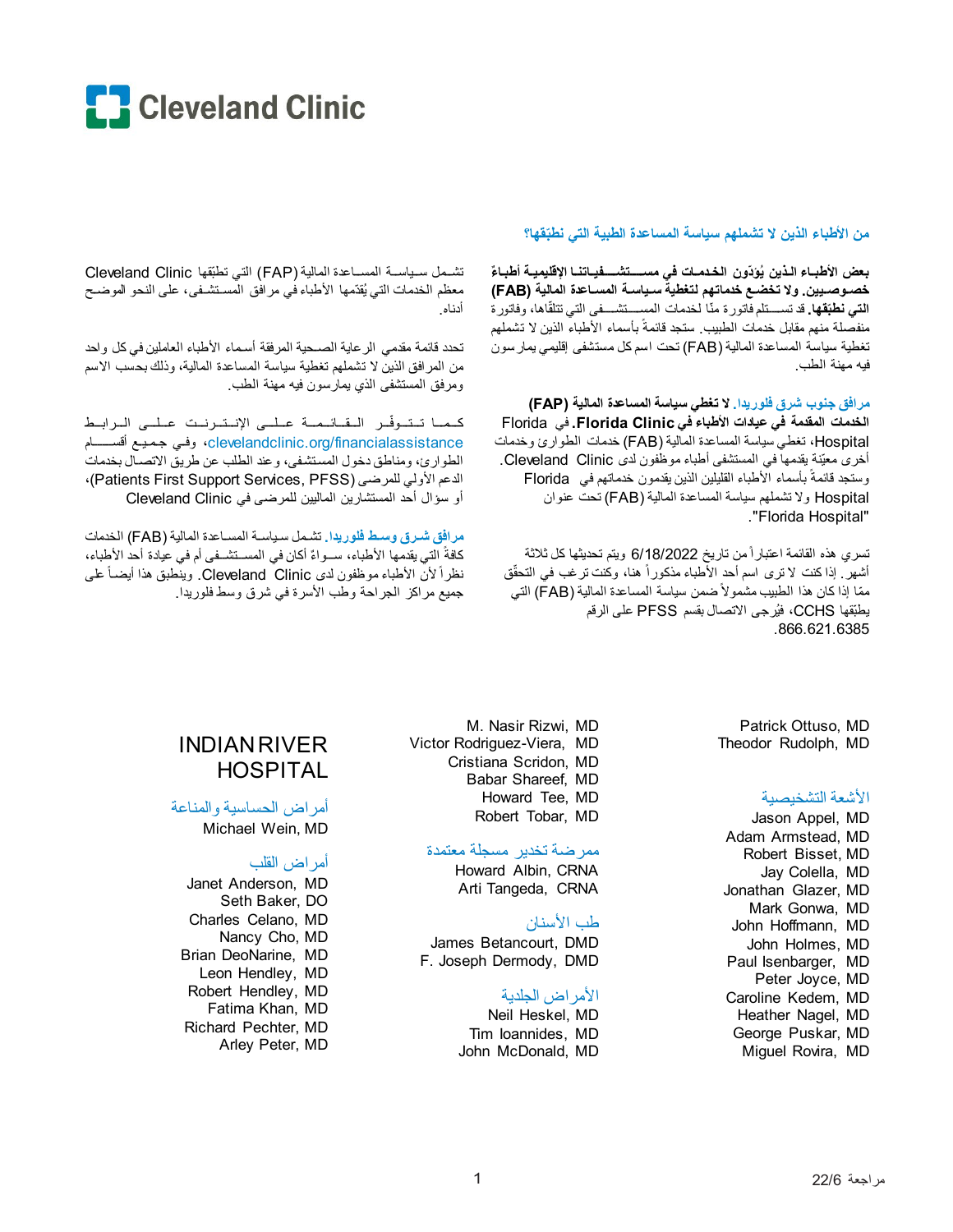

Stephen Ritter, MD Gloria Ryan, MD Harish Sadhwani, MD Thet Tun, MD Michael Venazio, MD Carlos Vizcarra, MD

### العلاج التدخلي للأمراض العصبیة

Aamir Badruddin, MD Sherman Chen, MD Wilson Cueva, MD Jimmy Ghostine, MD Ritesh Kaushal, MD Asif Khan, MD Usman Khan, MD Andrey Lima, MD Suman Nalluri, MD Dennys Reyes Candedo, MD Ravishankar Shivashankar, MD Islam Tafish, MD

### أمراض الكلى

George Duvall, MD Jean Luc Franck, MD Richard Handler, MD Eric Pitts, DO Pablo Puello Diaz, MD Ana Taveras Pantaleon, MD

### جراحة الأعصاب

Dominique Higgins, MD

#### طب الأعصاب

Jeffrey Borkoski, MD Taher Husainy, MD Daniel Jacome, MD Nikola Jovanovic, MD Bruce Lobar, MD Fernando Miranda, MD Michele Ofner, MD S. James Shafer, MD

#### أمراض النساء والتولید

Jennifer Moore, MD James Presley, MD Rosana Salama Bello, MD

Herman Fountain, MD Laurence Greenspoon, MD Leonardo Mandina, MD Marye McCroskey, MD Shahida Moizuddin, MD Marie Prinsen, MD Santos Ruiz-Cordero, MD Cheryl Winchell, DO

## أمراض الجھاز الھضمي

Alec Lui, MD Gregory MacKay, MD

## الجراحة العامة

Derek Paul, MD

### جراحة الید

Erin Forest, MD Joao Panattoni, MD

## أمراض الدم والأورام

Jennifer Byer, MD William McGarry, MD Noor Merchant, MD Michaela Scott, MD Georgia Shapiro, MD Raul Storey, MD

## الأمراض المعدیة

Elie Khalil, MD Gerald Pierone, MD Moti Ramgopal, MD Aisha Thomas-St Cyr, MD David Tompkins, MD Laurie Welton, DO

### الطب الباطني

David Biezunski, MD Edgar Blecker, MD Curtis Dalili, MD Charles Fischman, MD Richard Franco, MD Brad Grasman, MD Garrick Kantzler, MD Thomas Lewis, MD Helwey Mustafa, DO

Jeffrey Sacks, MD Margaret Weeks, MD Clarence Yates, MD

### طب الطوارئ

Andrew Brill, MD Terry Carstensen, DO Brad Damiani, MD Dawn Davidson-Jockovich, MD Brian Duffell, MD Frederick Epstein, MD Martha Feenaghty, DO Robert Ford, DO Vishal Gulati, MD K. Michael Khazalpour, MD Nicole Kriske, DO Calvin Krom, DO George Mallory, DO Benjamin Mason, MD Cameron McCaig, MD Stephen Mitchell, DO Bruce Murray, MD David Neckritz, DO Joseph Polakoski, DO Catherine Polera, DO Michael Shapiro, MD Sandi Thomas, DO P. Glenn Tremml, MD Bruce Whitman, DO Brian Wiley, DO David Wilson, MD

### طب الغدد الصماء والسكري والأیض

Paul Graham, MD William Lasswell, MD

## جراحة تجمیل الوجھ/ جراحة التجمیل

Katsiaryna Bailor, MD Ralph Rosato, MD John Sarbak, MD

## طب الأسرة

William Arnold, MD Nancy Baker, MD Lauren Bloom, DO Christopher Coppola, DO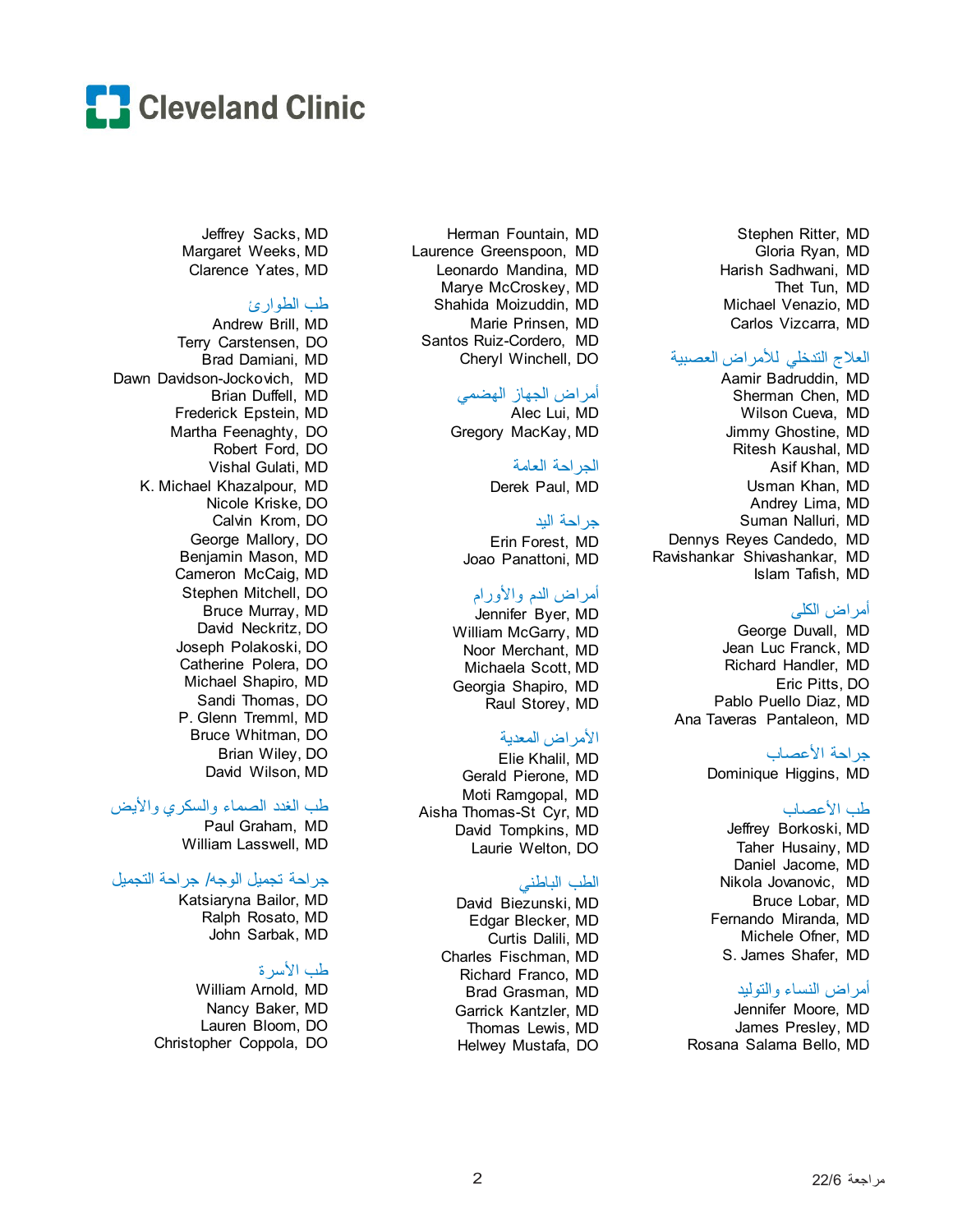

#### طب العیون

Alexander Blandford, MD William Vickers, MD

#### جراحة العظام

Alfredo Arrojas, MD Seth Coren, MD Carl DiLella, DO Omar Hussamy, MD Stuart Kinsella, MD John Peden, MD Daniel Plessl, MD Craig Popp, MD Ronald Robinson, MD Jason Stack, MD Richard Steinfeld, MD Peter Wernicki, MD

## طب الأنف والأذن والحنجرة/جراحة

# الوجھ التجمیلیة

Kathleen Baggett, MD Marc Lieberman, MD Jeffrey Livingston, MD Alex Yoon, MD

## تسكین الألم

Harold Cordner, MD Michael Esposito, MD Jessica Olsen, MD

## علم الأمراض

Maria Almira Suarez, MD Vitaly Borodin, MD Daniel Cowden, MD Bruno Dipasquale, MD, PhD Jeffrey Eisenstein, MD Vimal Mittal, MD Xingcao Nie, MD

#### أمراض القلب عند الأطفال

Gul Dadlani, MD Vanessa Hormaza, MD Tomislav Ivsic, MD Bahram Kakavand, MD

طب مستشفیات الأطفال

Derrick Clunis, MD Jane Ierardi, MD Katherine McGraw, MD David McMillan, MD Russell Shipman, DO

## الأمراض العصبیة عند الأطفال

Ronald Davis, MD

#### طب الأطفال

Jessica Cruz, MD Jessica D'Elia, MD Farid Hussain, MD Laura Johnson, MD Genevieve Mallon, MD Marc McCain, MD Susan O'Toole-Evans, MD Karen Westberry, MD Asoka Wijetilleke, MD

### العلاج الطبیعي وإعادة التأھیل

Alita Gonsalves Sikora, MD William Kane, MD Jimmy Lockhart, MD Iheonu Oriaku, MD Miguel Rivera, MD

## الجراحة التجمیلیة

Jimmy Chim, MD Alan Durkin, MD

## أمراض القدم

Robby Caballes, DPM Timothy Caballes, DPM Dustin Constant, DPM Amber Morra, DPM Amberly Paradoa, DPM Radu Purtuc, DPM Roger Racz, DPM

### الطب النفسي

Marlene Aking, MD Nadejda Alekseeva, MD Mohammed Ansari, DO Hassan Bokhari, MD Jing Bu, MD

Lalit Chaube, MD Wayne Creelman, MD Malik Farooq, MD Ernesto Grenier, MD Paul Hebig, MD Vidhyalakshmi Jaishankar, MD Roger Joe, MD Arline Kenneth, MD Rafael Munne-Quintana, MD Abdul Nadeem, MD Gerardo Olivera, MD Yadira Padin-Rojas, MD Dian Picou, MD Juan Pimentel, MD Felix Rodriguez-Vilorio, MD Ana Suarez, MD Srinivas Yerneni, MD Wojciech Zolcik, MD

## علم النفس

Joseph Cheries, PsyD Molly Snell, PhD

# أمراض الرئة

Michele Maholtz, MD John Suen, MD

# طب الأورام الإشعاعي

Stuart Byer, MD

طب الروماتیزم Alastair Kennedy, MD

> طب النوم Phillip Nye, MD

#### جراحة الصدر والقلب

Alexander Justicz, MD Terry Olivas, MD

## طب الجھاز البولي

John Atwell, MD Joseph Crawford, MD Hugo Davila, MD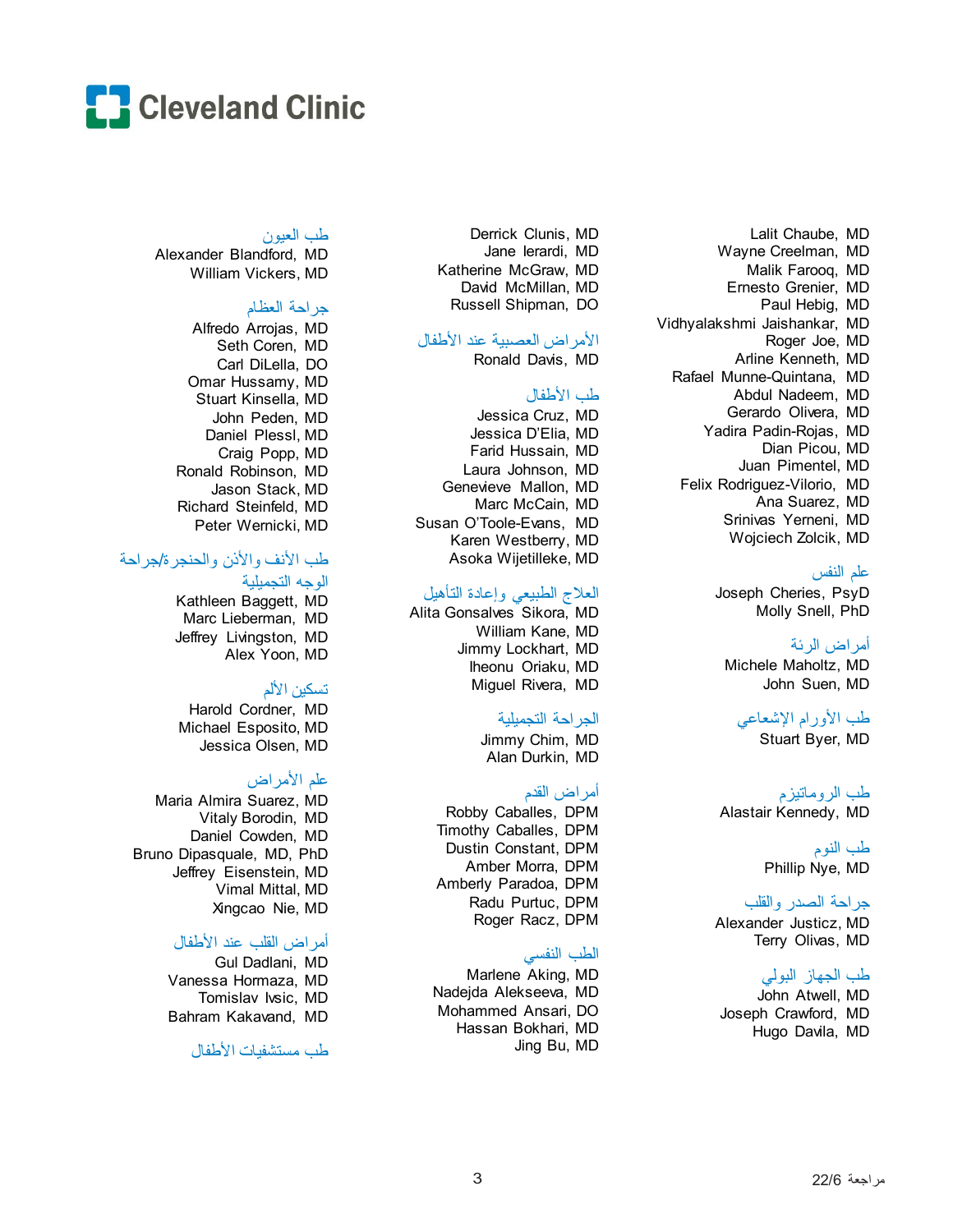

جراحة الأوعیة الدمویة

William Beckett, MD Pranay Ramdev, MD

# MARTIN HEALTH

## أمراض الحساسیة والمناعة

Daniel Brodtman, DO Clive Roberson, MD William Tuer, MD

## أمراض الحساسیة والمناعة

Michael Wein, MD

## أطباء التخدیر المساعدون

K. Michelle Afre Divine, AA - C Chin Yu Hsu, AA - C Michael Mingione, AA - C

### التخدیر

Ricardo Ayala, MD Monique Cadogan, MD Linda Chabrier, MD Chaiyapat Charoonbara, MD Tanveer Chaudhry, MD Chin Chen, MD David Coolman, MD Chadi Dahabra, MD Zoran Drmanovic, MD David Enscoe, MD Angel Fernandez, MD Patrick Horton, DO Maria Inton -Santos, MD Patience James, DO Joseph Janke, DO Michael Jarrell, MD Basel Jazbeh, MD Caroline Jensen, DO Stanislav Kelner, MD Donald Kemmer, DO Alan Kestenbaum, MD George McLain, MD Sonya Pease, MD Raymond Pesso, MD

Morgan Peterson, DO Vadim Purygin, MD Michael Rainey, CRNA Kelly Rospigliosi, MD Shari Samson, M D Kenneth Scope, MD Jonathan Slonin, MD Joseph Staggenborg, MD Eric Teplicki, MD Michael Trociuk, MD David West, MD

### علم السمع

Mary Buckman, AuD Michele Phillips, AuD Ali Silverman, AuD

## جراحة الثدي

Denise Sanderson, MD W. Edward Wengler, MD

## جراحة الثدي/طب الأورام

Craig Wengler, MD

## أمراض القلب

Norman Bennett, MD Gabriel Breuer, MD Prasad Chalasani, MD Kunal Chaudhry, MD Amy Eversole, MD Joseph Gage, MD Fady Geha, MD Sattar Gojraty, MD George Goldman, MD Howard Helfman, MD Lismore Heron, MD Venu Jasti, MD Matthew Klein, MD Anthony Lewis, MD Steven Malosky, MD Stephen McIntyre, MD William McManus, MD Larry Mufson, MD Lawrence Oliver, MD Hemang Panchal, MD Kamalakar Rao, MD Babar Shareef, MD Kevin Traynor, MD Grace Wu, MD

#### ممرضة قابلة معتمدة

Naomi Andrews, CNM Stephanie Brooker, CNM Mary Douglas, CNM Dawn Erdwein, CNM Carine Etienne, CNM Anne Jeffries, CNM Stephanie Martinez, CNM Susan Paris, CNM Candice Politi, CNM Kristen Ward, CNM

#### ممرضة ممارسة معتمدة

Leah Acker, APRN Maram Afif, APRN Ana Alphonse, APRN Sarah Anderson, APRN Aniko Arms, APRN Lisa Bateman, APRN Michele Beaulieu, APRN Janine Benedetto, APRN Bridgette Beswick, APRN Brittany Bicknell, APRN Kacy Bladergroen, APRN Stephanie Boniewski, APRN Laurie Boutin, APRN Susan Bravo, APRN Joanne Broccoli, APRN Deborah Bueno, APRN Tania Burey McLean, APRN Jennifer Burke, APRN Sharon Cain, APRN Lisa Cason -Noble, APRN Leah Catullo, APRN DinaMarie Chiarenza, APRN Elizabeth Clemow, APRN Marvin Cohen, APRN Erin Connolly, APRN Nichele Cuevas, APRN Veronica D'Andria, APRN Tara Darvill, APRN Judy DaSilva, APRN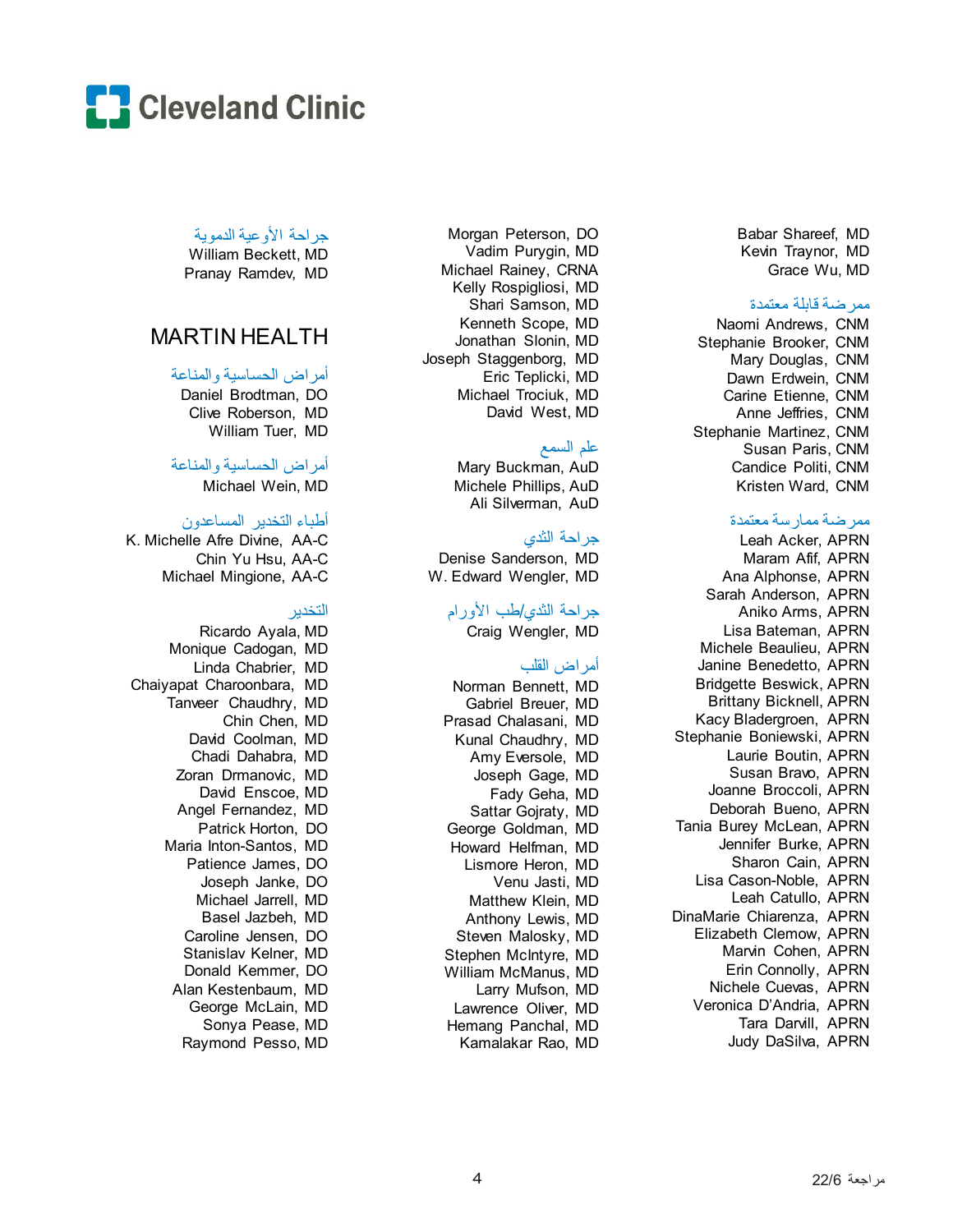

Jessica Register, APRN Kimone Reid, APRN Elizabeth Reynolds, APRN Sarah Robitaille, APRN Annabelle Rodriguez, APRN Christie Rodriguez, APRN Holly Rotan, APRN Valerie Scarafia, APRN Christine Schiller, APRN Raegan Schultz, APRN Heather Schutte, APRN Kathleen Sharkey, APRN Simona Silvestri, APRN Amanda Simionie, APRN Kadian Simmonds, APRN Lisa Simmons, APRN Karen Smith, APRN Lisa Smith, APRN Amy Stabile, APRN Sheila Stevens-Abplanalp, APRN Verona Stewart, APRN Roxanne Stuart, APRN Mellecia Taylor, APRN Michelle Taylor, APRN Nicole Thompson-Bowie, APRN Anthony Tomasello, APRN Rhina Toro, APRN Angela Trodglen, APRN Nicole Tryon, APRN Taylor VanderArk, APRN Julianne VanLaningham, APRN Sandra Velasquez, APRN Ingry Vo, APRN George Wadsworth, APRN Teodora Walker, APRN Valerie Ward, APRN Kristin Washington, APRN Tyrone Wheeler, APRN Bella Williams, APRN Sarah Wolf, APRN Luis Yanez, APRN Katherine Zaccheo, APRN Jeffrey Zellers, APRN Kelly Zukowski, APRN

ممرضة تخدیر مسجلة معتمدة

Joanne Hotchkiss, APRN Susanna Huhtamaki, APRN Barbara Hyne, APRN Cassandra Jackson, APRN Kathly Jean-Gilles, APRN Candy Jones, APRN Victoria Jones, APRN Christopher Katakowski, APRN Stephanie Keane, APRN Michelle Keen, APRN Catherine Kelly, APRN Sheila Kobiella, APRN Amy Kruse, APRN Jennifer Kuretski, APRN Cynthia Lambert, APRN Patricia LaMedica, APRN Wendy LeRoy, APRN Gina Levine, APRN Melissa Lopez, APRN Ramona Loutos, APRN Charytin Maresco, APRN Jerry Marlin, APRN Dawn Martin, APRN Ashley McIntosh, APRN Kimberly McMath, APRN Olga Medina, APRN Tammy Mehigan, APRN Tiffany Minnis, APRN Kim Mohler, APRN Stacey Montgomery, APRN Lindsay Morales, APRN Massiel Morales, APRN Arlene Morrison, APRN Kristen Mulcahy, APRN Kelli Nelson, APRN Tanya Newlove, APRN Kristin Ogden, APRN Doris Ortiz, APRN Carrie Oscarson, APRN Candice Owings, APRN Francesca Panko, APRN Patricia Parks, APRN Amy Paul, APRN Norma Pichardo, APRN Cristy Ramsey, APRN Jennifer Rector, APRN

Angela Davis, APRN Susan Davis, APRN Melanie De Guzman, APRN Jennifer Dean, APRN Jeanette Deang-Reyes, APRN Laura Debler, APRN Michael DeLaneuville, APRN Chelsea DeLois, APRN Mary Dennis, APRN Tracy DePaola, APRN Keri Destito, APRN Melanie Dinsmore, APRN Cathy Dionisio, APRN Jennifer Doak, APRN Christine Dorman, APRN Jocelyn Doughty, APRN Brenda Dozack, APRN Michelle Duane, APRN Melonie Durkin, APRN Naomi England, APRN Blair Ezbicki, APRN Zuzanna Fedak, APRN MyChau Fidelia, APRN Russell Foster, APRN Shweta Frechette, APRN Ashley Fristoe, APRN Danielle Glendye, APRN Dana Greene, APRN Kathleen Gribbon, APRN Tammy Grisham, APRN Laurie Grissman McCuen, APRN Cheryl Grumbach, APRN Tiffany Gwartney, APRN Kaitlin Hackett, APRN Katy Haddon, APRN Joseph Hamilton, APRN Ashley Harris, APRN Iyaad Hasan, APRN Diane Hauge, APRN Melissa Hayslip, APRN Pamela Henry-Williams, APRN Dominique Hill, APRN Heather Hilton, APRN Erica Holden, APRN Ashley Horn, APRN Marilyn Horvit, APRN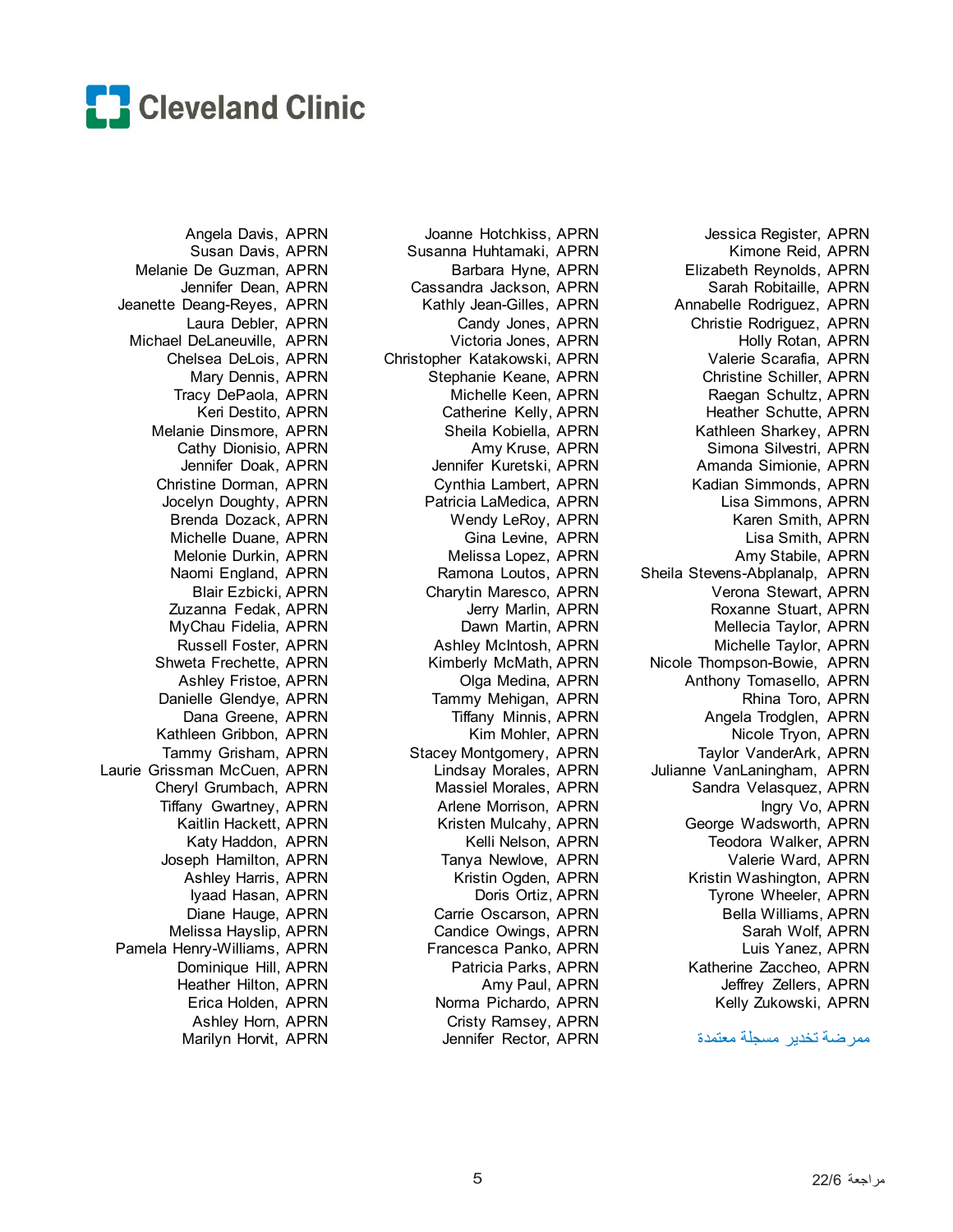

Kelsey Boily, CRNA Calli Bradford, CRNA Erol Brenes, CRNA Joseph Brennan, CRNA Renee Curry, CRNA Patricia DeChristofaro, CRNA Elaine Desman, CRNA Lara Dickinson, CRNA Sandra Doiron, CRNA Manuel Falcon, CRNA Rowema Ferguson, CRNA Billy Floyd, CRNA Janice Follmer, CRNA Michelle Frazier, CRNA Stacey Gerardi, CRNA Tameka Green, CRNA Matthew Hanson, CRNA Jennifer Hepler, CRNA Kelly Herms, CRNA Danielle Hert, CRNA Bradley Houtchens, CRNA Thomas Jahn, CRNA Nit Khamvongs, CRNA Jeanie Ladd, CRNA Robert Ladd, CRNA Paul Lewis, CRNA Monica Llerena, CRNA Lindsey Loudakis, CRNA Nikola Matson, CRNA Colleen McCreary, CRNA Michael McGinley, CRNA Lisa Morales, CRNA Sean Mulcahy, CRNA Brandon Munson, CRNA Gena Naumann, CRNA Brooke Nelson, CRNA Paul Njeru, CRNA Lidiya Pastukh, CRNA Morgan Phillips, CRNA E. David Ramirez, CRNA Ludovico Riggio, CRNA Ross Robinson, CRNA Lindsey Romaszewski, CRNA Stacy Sauerland, CRNA Andrea Six, CRNA Jason Spooner, CRNA

Kathleen Tavares, CRNA Jennifer Theo, CRNA Mary Kay Thomas, CRNA Kisten Walker, CRNA Angela Wasielewski, CRNA Anne Marie Wilson, CRNA Lindsay Yerger, CRNA Phyu Phyu Zaw, CRNA

#### جراحة القولون والمستقیم

Haane Massarotti, MD George Rittersbach, MD Bradford Sklow, MD Sarah Vogler, MD

#### الرعایة الحرجة

Christopher Begley, DO Neal George, DO Corbin Hodder, DO Rob Loflin, MD Marc Pinn, DO Evelio Sardina, MD Daniel Saul, MD Iker Unzalu, MD Andrew Whipple, DO

### الأمراض الجلدیة

Mark Kaiser, MD A. Daniel King, MD Richard Krathen, MD Ryan Schuering, DO

#### الأشعة التشخیصیة

Jeanne Amuta, MD Michael Aquino, MD Christopher Bailey, MD Blaise Baxter, MD Nicholas Bhojwani, MD Brian Breslaw, MD Vincent Chan, MD Bradley Cole, DO Kristin Constantino, MD Teresa Cortinas, MD Mark Dalesandro, MD Clinton Davidson, MD Karl Drehobl, MD

Christopher Duncan, MD Dameon Duncan, MD Todd Emch, MD Peter Eyler, MD Sami Fakir, MD Peter Fata, MD Michelle Galvez, MD F. Nicholas Garcia, MD Carly Gardner, MD Jeffrey Hillmann, MD Robb Hoehlein, MD Todd Horkins, MD Joseph Hunt, MD Hassana Ibrahim, MD Monica Koplas, MD Dennis Lindfors, MD Andrew Mahoney, MD Ann Marie Marciel, MD Brendan McCleary, MD Alexandre Morin, MD Bill Moskos, MD Nathan Mullins, DO Matthew Myers, MD Michal Obrzut, MD Michael Paradise, MD Stephen Patten, MD Eric Pfeiffer, MD Matthew Robbins, MD Gamaliel Rodriguez-Herrera, MD Paul Ruggieri, MD Todd Schroeder, MD Brittany Schulz, MD Sandy Shultz, MD Christopher Sigakis, MD Todd Stultz, MD Steven Tandberg, MD Martha Terrazas, MD Andrew Vollman, MD Zachary Washburn, MD

#### الفیزیولوجیا الكھربیة

Jason Appelbaum, MD Matthew Kolek, MD Italo Novoa Reyes, MD

طب الطوارئ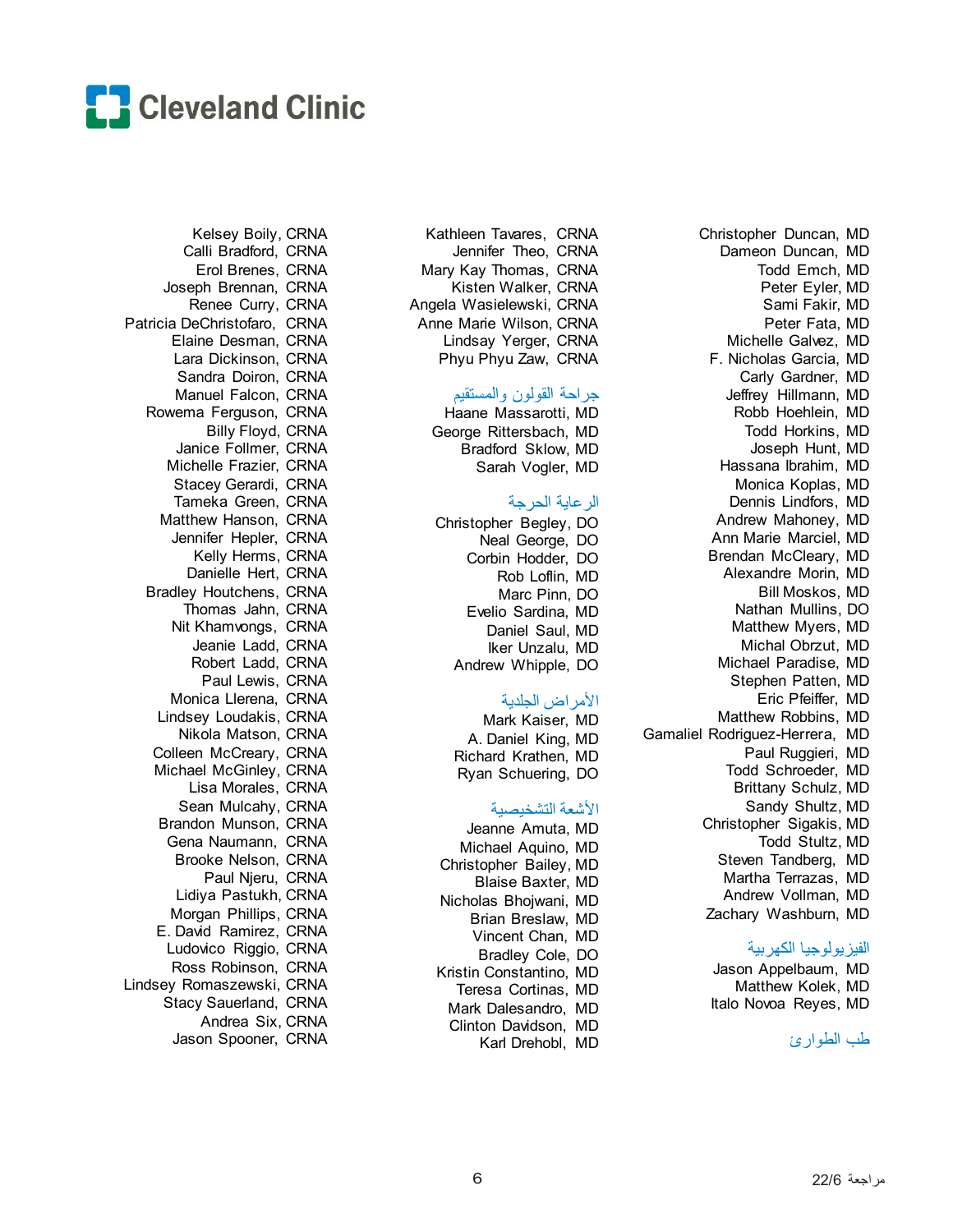

#### جراحة القدم والكاحل Paul Gotkin, DPM

Joseph Schoppe, DPM

## أمراض الجھاز الھضمي

Agata Bednarz, MD Michael Blum, MD Juan Castro Combs, MD Adel Daas, MD David Elliott, DO Stephen Fitzgerald, MD Edwin Flanagan, DO Gary Guzzardo, MD Cynthia Harris, MD Arif Ishmael, MD Steven Kappler, MD Joseph Katta, MD Benjamin Ngo, MD Allen Ozeran, DO Steven Peikin, MD Celso Pineiro, MD David Powers, DO Juliana Rodrigues, DO Carlos Romero-Marrero, MD Kimberly Wyatt, MD

### الجراحة العامة

Asadulla Chaudhary, MD Ahmed El-Haddad, MD Richard Follwell, DO Georgios Hatzoudis, MD Mark Kuzich, DO Teofilo Lama, MD Miles Landry, MD Gustavo Lopes, DO Philip Moyer, MD Eric Owings, MD Matthew Peebles, MD Raul Rosenthal, MD Tracy Taggart, MD James Vopal, MD

### طب الشیخوخة

Adam Getzels, DO

Jay Waddadar, MD

#### طب الأسرة

Yasmin Akhtar, MD Aleksey Alekseyenko, DO Cristina Alekseyenko, DO Konstantin Alekseyenko, DO Safia Ali, MD Michelle Baker, MD Samantha Baroody, MD Quanecia Beasley, DO Jenny Berezanskaya, DO Allan Capin, MD Isabel Casariego-Cruz, MD Robert Charkowick, DO Dwight Dawkins, MD Rajpreet Dogra, MD Richard Dube, MD Karl Elser, DO Paul Gambino, MD Ben Glaspey, DO Cheryl Jordan, MD Christopher Keller, DO Aruna Khan, MD Sharon Khan-Lepak, DO Andrew Koval, DO Josue Limage, MD Phillip Nielson, MD Meray Ohanessian, MD Dipesh Patel, MD Rodolfo Perez-Gallardo, MD Amber Posey, DO Ronald Rasberry, MD Valerie Rasberry, MD Chitto Sarkar, DO Chintan Shah, MD Humayun Shareef, DO Kathryn Smith, DO Leighan Talton, DO Yubelkis Tinoco, MD Adrian Villarreal, DO Melissa Walther, MD Richard Weisberg, DO Jon Wubbena, MD Lisai Zhang, DO

Thomas Adams, DO Derek Barclay, MD Natalie Blumenauer, MD Joseph Cariello, MD Terry Carstensen, DO Jerry Cattelane, DO Jennifer Collins, DO John Collins, DO Ian Cummings, MD Sean Dakshaw, DO Jerome Daniel, DO Luis Diaz-Gorrichategui, MD Stephen Dodds, MD Michael Ferraro, DO Stephen Fromang, DO Mark Gallagher, MD Gustavo Granada, MD Kristen Hanrahan, DO David Hotwagner, DO Lawrence Katt, MD Da Le, MD Darren Lew, DO Leonel Lopez, DO Gerald Maddalozzo, DO David Melzer, DO Nathan Mohseni, DO Jason Morris, DO Steven Parr, DO Nadia Pellett, DO Gina Petrakos, DO Jonathan Polhemus, MD Jason Ravanzo, DO Porsha Roache-Robinson, DO Geoffrey Singer, MD Lauren Courtney Stein, DO Alexandra Terskiy, MD Rege Turner, DO Karl Weller, DO Donald Wood, DO Ashkahn Zomorrodi, DO

## طب الغدد الصماء والسكري والأیض

Zahraa Abdul Sater, MD Paul Casanova-Romero, MD Gabriel Guerrero, MD Anthony Liberatore, MD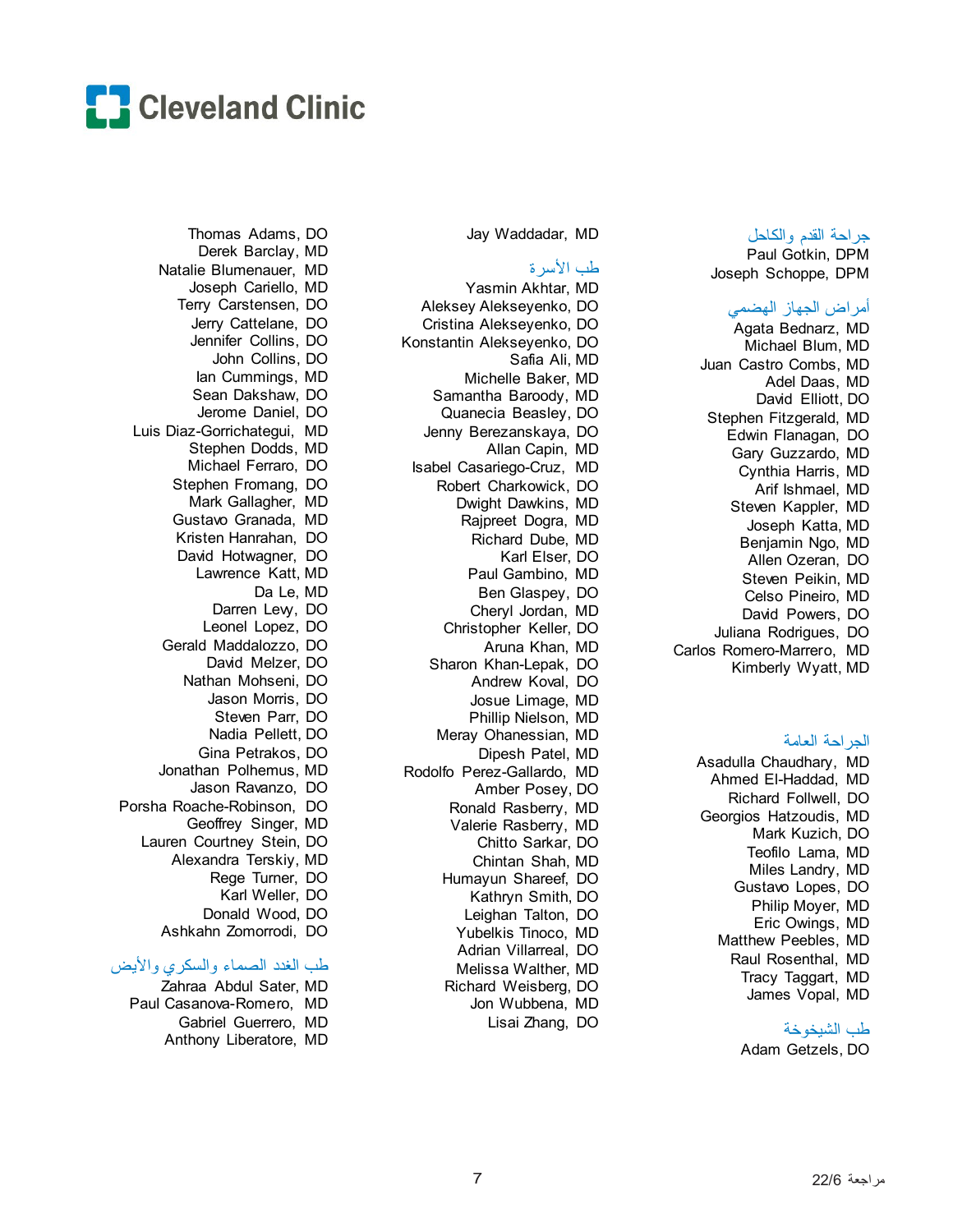

#### الأمراض المعدیة

Lyssette Cardona-Bonet, MD Berjan Collin, MD Jarelys Hernandez Jimenez, MD Candice Joseph, MD Oscar Martinez Lopez, MD Tummala Prasad, MD Moti Ramgopal, MD Marco Ruiz Andia, MD

### الطب الباطني

Sreenivasa Alla, MD Robert Barry, DO Laura Beringer, MD Rajneesh Bhalla, MD Jordan Bromberg, MD Stephen Chastain, MD Kari Clark, DO Richard DeGaetano, DO Walter DeVault, MD Juan Escobar, MD Mona Fakhry, MD Paul Gaeta, MD Michael Gilels, MD Eric Hall, MD Kevin Hou, MD Gary Kabinoff, MD Linda Kardos, MD Hashem Khorassani, MD Paul Lowery, DO Tahir Naeem, MD Julio Perez, MD Jose Pinto, MD Rebecca Prostko, MD Remo Raina, MD Howard Robbins, MD Michael Sherman, MD Muhammad Syed, MD Gracie Turner, DO Carlos Vinas Palomino, MD Tiffany Weakley, MD Peter Zeblisky, DO

## طب الأم والجنین

Kathleen Berkowitz, MD Jeff Chapa, MD

Alexander Drew, DO Luis Duarte, MD Colt Dunteman, MD Daniel Edelman, DO Ahmad Fadel, MD Lissette Feliz, MD George Garcia, DO Hubert Garcia, MD Hossam Hassanein, MD Carlos Jordan, MD Adrianna Kelmendi, MD Kenson Lacossiere, MD Brian Lain, DO Younes Lehachi, MD Rebecca Lehnhoff, MD Philippe Louis-Jacques, PA-C Pavlo Lukyanchykov, MD Natalya Lyubynska, MD Michael Maltman, MD Mario Mayes-Romero, MD Jennifer Mbianda, MD Ravi Mehan, DO Kellee Monroe, DO Christopher Morley, MD Christine Munoz, MD Priya Negandhi, MD L. Patrick Nolan, DO Bernardo Obeso, MD Sheerin (Sam) Patel, MD Fernando Petry, DO Pushpa Poudel, MD Edgar Prettelt, MD Marius Ratanu, MD Richard Rothman, MD Sabrina Seus, DO Prakash Shah, MD Scott Snedeker, MD Hardik Soni, MD Micheca St. Hilaire, MD David Sugar, DO Wagdy Tadros, MD Yale Tiley, DO Jeffrey True, MD Robert Van Vliet, DO Karen Vassell, MD Cindy Yuen, DO

#### أمراض النساء

Evan Collins, MD Wynne Lee-Nunez, MD Pete Papapanos, MD

### جراحة الید

Alan Blackburn, MD William Carlson, MD Peter Evans, MD Robert Forster, MD Check Kam, MD Nikola Lekic, MD Aron Trocchia, MD

## أمراض الدم والأورام

Houssein Abdul Sater, MD Guillermo Abesada Terk, Jr., MD Alpana Desai, MD Nicholas Iannotti, MD Robert Klafter, MD Joseph My, DO Prashant Patel, MD Ravi Patel, MD Seth Rosen, MD Christine Simone, MD Paul Swanson, MD Phu Tran, MD Michael Wertheim, MD Heather Yeckes-Rodin, MD

## رعایة المحتضرین والطب التلطیفي

Nivia Ruiz, MD Melanie Van Amsterdam, MD

## طب المستشفیات

Reynald Altema, MD Kosisochukwu Anago, MD Maya Antony, MD Roderick Baker, MD Michael Blum, DO Jackeline Briceno, MD Sowande Buckmire, MD Robert Collins, DO Adam Dahlen, DO Yohanna Deno, MD Krishnaraj Deshpande, DO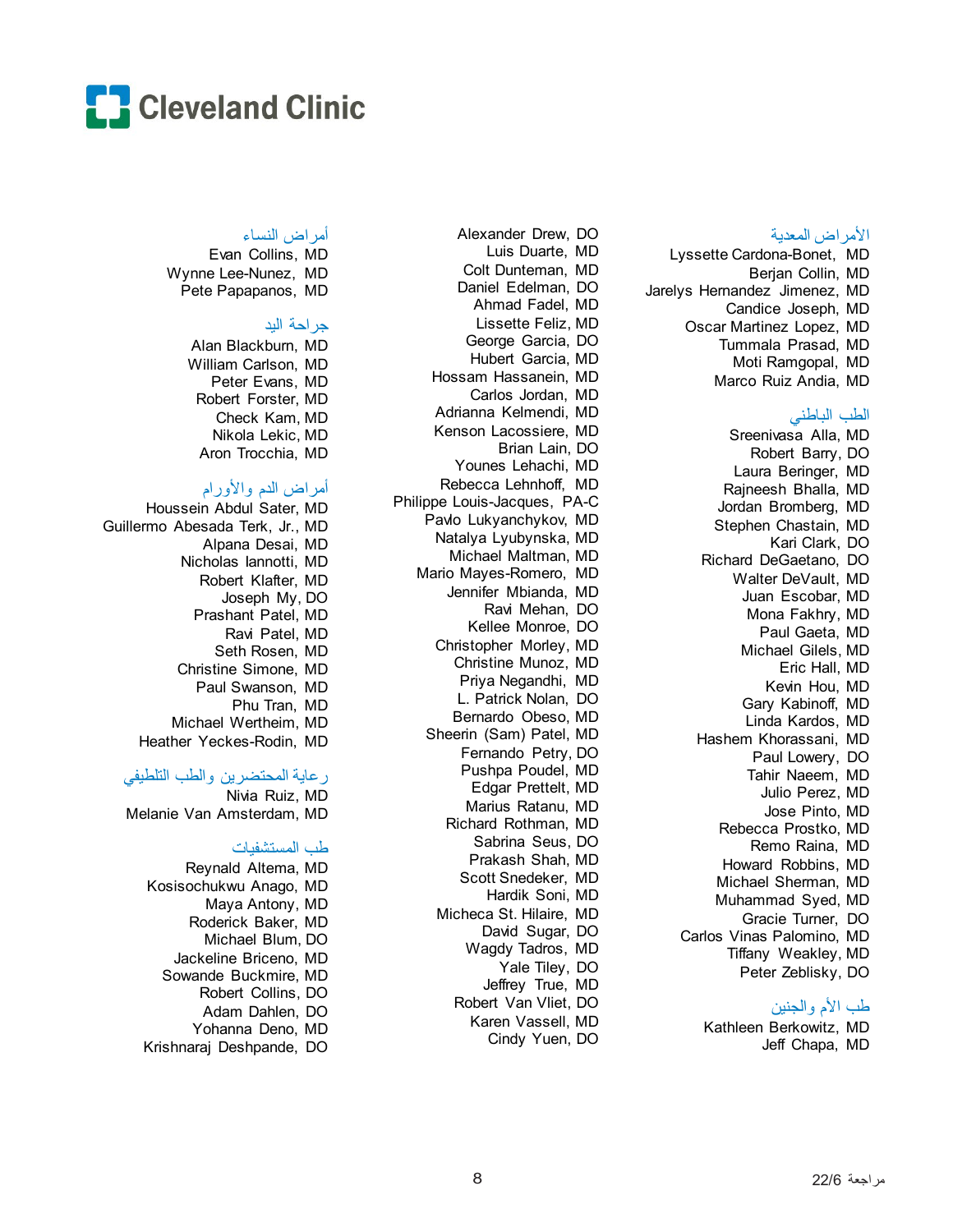

Muhammad Masud, MD Mark McDonald, MD Leslie McDougall, DO Shira McMahan, DO Tigist Mehari, MD Joshua Mendelson, MD Saraswati Muttal, MD Harsha Nagaraja, MD Sujai Nath, MD Richard Newman, MD Andrew Novick, DO Birenkumar Patel, MD Morgan Patrylo, MD Fermina Pirmohamed, MD Joao Mc-O'Neil Plancher, MD Obeidurahman Rehmani, MD Colby Richardson, MD Katherine Riordan, MD Anna Rosenbaum, MD Daniela Saadia, MD Satinder Sandhu, MD Buse Sengul, MD Theresa Sevilis, DO Chut Sombutmai, DO Jason Soriano, MD Jason Stabley, DO Ziva Stauber, MD Vivian Suarez, MD Yazan Suradi, MD Ron Tintner, MD Wayne Tobin, MD Geetanjali Vajapey, MD Daniel Vela Duarte, MD Yelena Vidgop, MD Mai Won, MD Matthew Wong, MD Noor Yono, MD Mohammed Zaman, DO Jun Zhao, MD علم النفس العصبي

Frederick Theye, PhD

### أشعة الأعصاب

Jimmy Ghostine, MD Ravishankar Shivashankar, MD

Eric Arehart, MD Lorianne Avino, DO Vahid Behravan, MD Christopher Bixler, MD Evan Black, MD Benzion Blech, MD Michelle Boudreau, DO Nina Bradley, DO Henry Calas, MD Renata Chalfin, MD Sunil Chauhan, MD Hsiong Chen, MD Ricky Chen, MD Georgy Cherkassky, MD Amanda Cheshire, MD Jessica Choe, MD Patricia Colon-Garcia, MD Sandro Corti, MD Wilson Cueva, MD John DellaBadia, MD Thomas Devlin, MD Neetu Dhadwal, MD Philippe Douyon, MD Morgan Figurelle, DO Lara Fix, DO Jessica Floyd, MD Mariecken Fowler, MD Elizabeth Garcia-Lopez, MD Kristi Gill, DO Richard Jacobson, MD Linda Jiang, MD Joshua Johnson, MD Jenna Kanter, MD Abhi Kapuria, MD Rabih Kashouty, MD Robin Kass, MD Ritesh Kaushal, MD Samina Kazmi, MD Edward Kellenberger, MD Kathie Kowalczyk, MD Joshua Leibner, MD Sui Li, MD Yu-Hsuan Liao, MD Andrey Lima, MD Yelena Lindenbaum, MD Stanley Lue, MD

Amanda Kalan, MD Amy Merlino, MD Uma Perni, MD

### طب الأطفال حدیثي الولادة

Shelley Drummond, MD Jane Ierardi, MD Lynn Palmeri, MD Adia Stokes, MD Nikol Wells, MD

## أمراض الكلى

Anis Akrawi, MD Ammar Almakkee, MD Jeffrey Glickman, MD Mohammad Izhar, MD Henry Jean, MD Resham Khilnani, MD Samerah Razuman, MD Andres Reyes, MD Zeidy Roche, MD Gaurav Shah, MD Adarsha Shrestha, MD B. Aurora Tomita, MD Alexander Usorov, MD Jean Vickers, MD

## العنایة الفائقة للأمراض العصبیة الحرجة

Marc Alain Babi, MD

### جراحة الأوعیة الدمویة العصبیة

Jeffrey Miller, MD

### جراحة الأعصاب

Badih Adada, MD John Afshar, MD Jack Klem, MD Roberto Rey Dios, MD John Robinson, MD Erick Stephanian, MD Oszkar Szentirmai, MD Kelvin Wilson, MD

## طب الأعصاب

Darshana Amin, DO Murtaza Amir, MD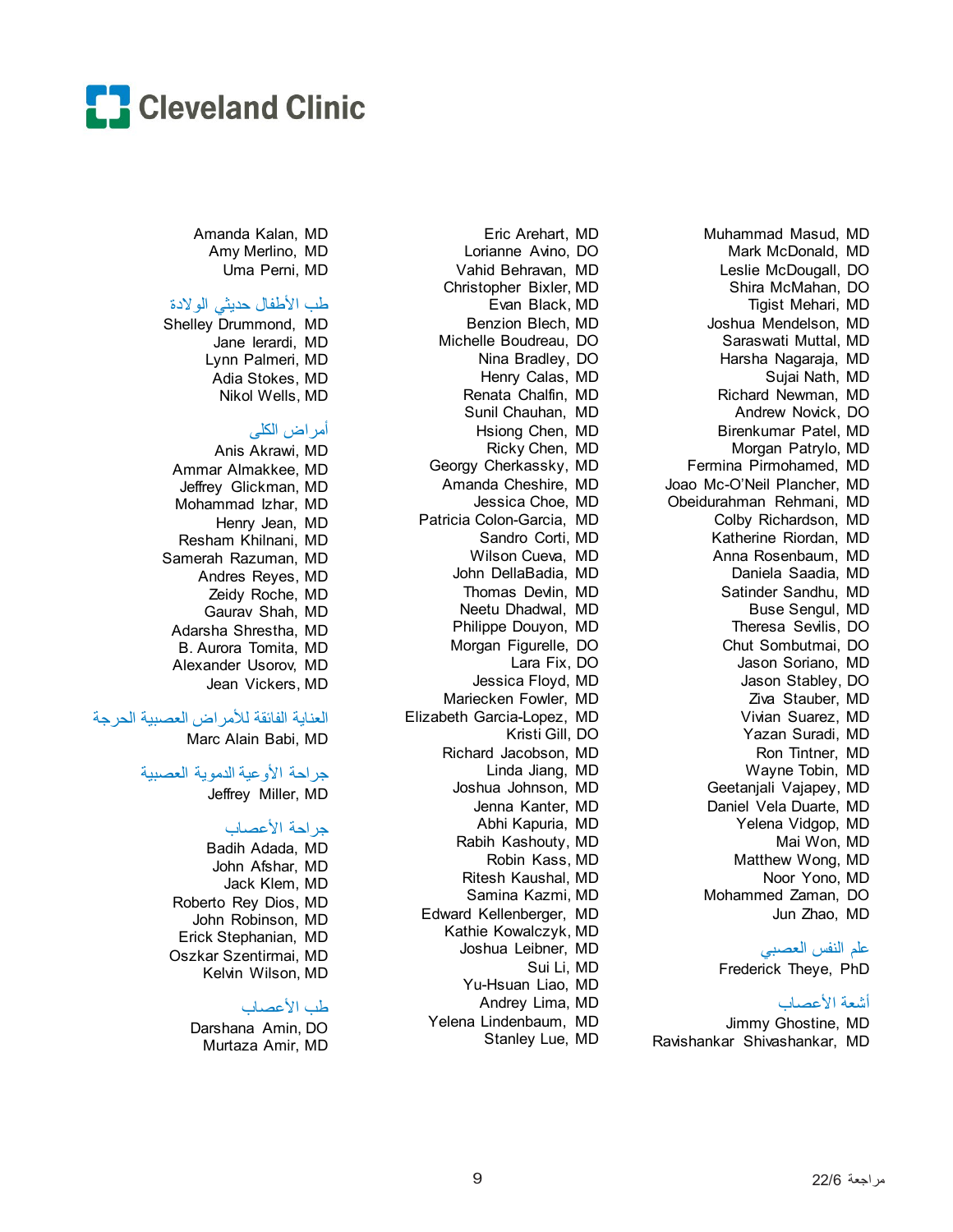

#### علم الأمراض

Pablo Bejarano, MD Mariana Berho, MD Brian Bockelman, MD Silvia Bunting, MD Theresa Chafel, MD Maria Diacovo, MD Yasmin Johnston, MD S. Allen Mullen, MD Alma Reyes-Trocchia, MD Anita Singh, MD Sarah White, MD

#### أمراض القلب عند الأطفال

Katherine Braley, MD Sundar Chandrasekhar, MD Gul Dadlani, MD David Drossner, MD Renato Dubois, MD Ameneh Ebadi, DO Vanessa Hormaza, MD Tomislav Ivsic, MD Bahram Kakavand, MD Marshall Lewis, MD Peace Madueme, MD Amit Patange, MD Dima Turpin, MD Carlo Zeidenweber, MD

#### أمراض الغدد الصماء عند الأطفال

Miladys Palau Collazo, MD

### أمراض الدم/الأورام عند الأطفال

Muaz Alabd Alrazzak, MD Matthew Ramirez, MD Vinay Saxena, MD Melissa Singer, MD

#### طب مستشفیات الأطفال

Michael Burbridge, DO Eva Desrosiers, MD Julian Edelschick, MD Katherine McGraw, MD Marta Moroldo, MD Deborah Schein, MD Russell Shipman, DO

Alan Haspel, DMD Jordan Kaltman, DMD Christopher Kuhns, DMD William Lippisch, DMD James Strauss, DMD Sorrell Strauss, DMD

## جراحة العظام

George Balis, MD Anthony Cerminara, MD Jacob Connelly, MD John Delahay, MD Scott Desman, MD Vincent Fowble, MD Preston Grieco, MD George Haas, MD Nathaniel Hill, MD James Hoffman, MD Daniel Husted, MD Joseph Iannotti, MD Daniel Jones, MD Steven Jordan, MD Roberto Lugo, MD Michael MacKechnie, MD Jorge Manrique Succar, MD Anuj Prasher, MD Emily Putney, DO Edward Rossario, MD Gerald Shute, MD Niall Smyth, MD Kurt Spindler, MD Jason Weisstein, MD

## طب الأنف والأذن والحنجرة

James Autin, MD Brian Burkey, MD Robert Nunez, MD A. Tony Reisman, MD Stuart Sabol, MD

# تسكین الألم

Haren Bodepudi, MD Daniel Carlyle, MD Alexander DeBonet, MD Albert Gardner, MD

### أمراض النساء والتولید

James Alonzo, MD Vanessa Antoine, MD Felix Bigay-Rodriguez, MD Jennifer Burgess, MD Lisa Cousineau, DO Kristy Crawford, DO F. Eric Dickens, MD George Drake, DO George Fyffe, MD Michael Girtelschmid, MD Jose Irizarry, MD Mark Kufel, MD Andrew Leavitt, MD Lance Maki, MD Deni Malave-Huertas, MD Cristina McClure, DO Laura McCurdy, MD Gerald Ross, DO Jeremy Singer, MD Michael Sprague, MD Eva Takacs-Di Lorenzo, MD Crystal Taylor, MD Alisha Williams, MD Grace Yoo, MD Matthew Zoffer, DO

## جراحة تجمیل الوجھ والعیون

Paul Paré, MD William Vickers, MD

## طب العیون

Rebecca Bobo, MD William Davenport, MD Klaus Freeland, MD Ronald Frenkel, MD John Guerrero, MD Alexander Katz, MD Nelson Klaus, MD Ryan O'Meilia, MD Rishi Singh, MD

## جراحة الفم والفك العلوي الوجھي

Shawn Engebretsen, DMD Federico Grande, MD Matthew Green, DMD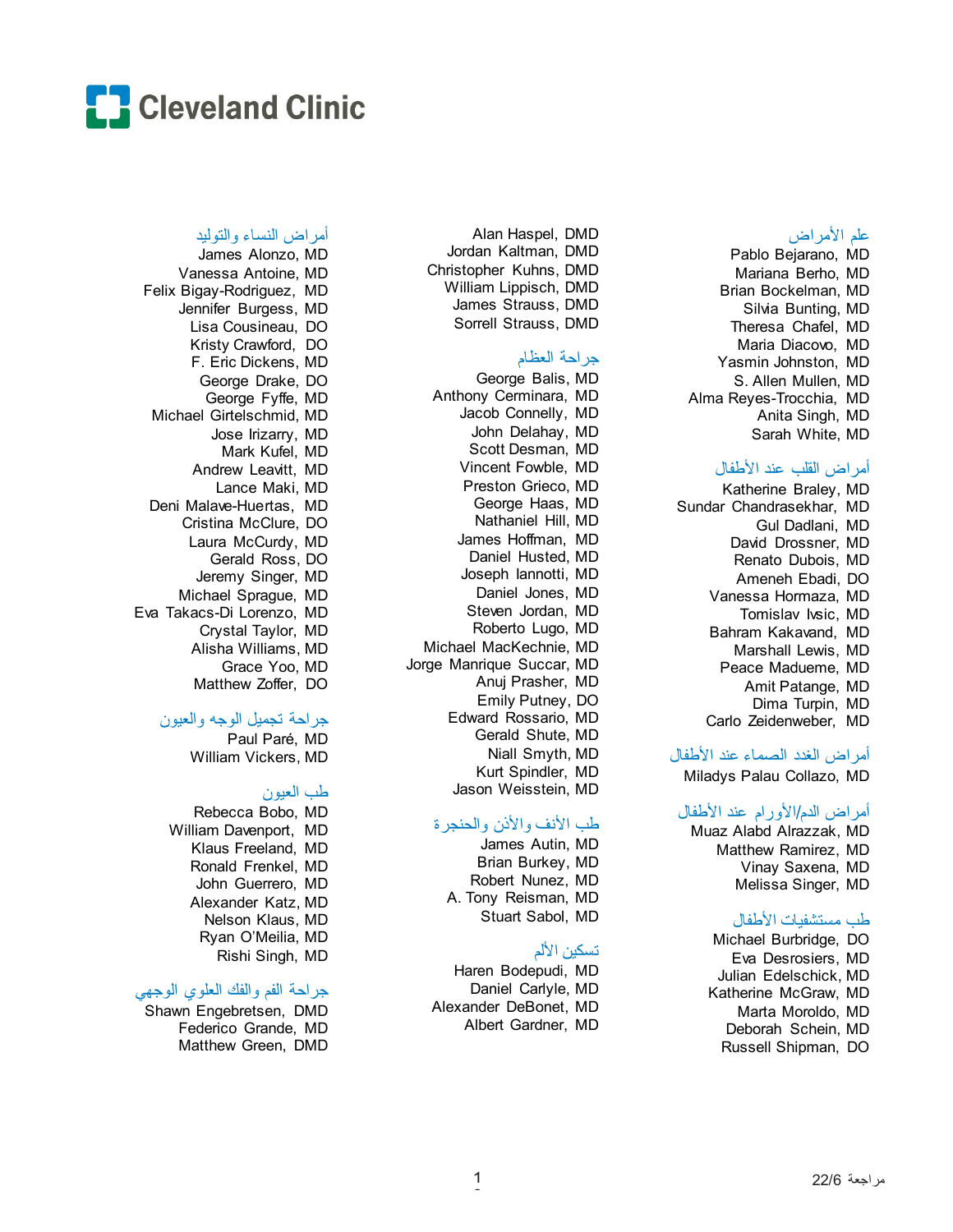

Kayleigh Hudson, PA-C Karen Jackson, PA-C Michelle Jn-Baptiste, PA-C Nicole Jones, PA-C Jasmine Kordbacheh, PA-C Richard Kullen, PA-C Robert Lambert, PA-C Lauren Leeflang, PA-C Katrina Lelli, PA-C Ellie Leonard, PA-C Mara Marcus, PA-C Michael McMeekin, PA-C Allyson Miller, PA-C Alexander Montayre, PA-C Jennifer Morales, PA-C Kym Pallatto, PA-C Hetal Patel, PA-C Frank Pezzimenti, PA-C Berlie Placide, PA-C Cole Pomykacz, PA-C Aaron Reames, PA-C Jayce Reed, PA-C Brian Ridgely, PA-C Estephania Rivasplata Vignolo, PA-C Felix Rodriguez, PA-C Christopher Royall, PA-C Rhea Schulman, PA-C Peter Schuyler, PA-C Arrie Selva, PA-C Kyle Slazyk, PA-C Rebecca Smith, PA-C Alexander Starek, PA-C Rebecca Tillery, PA-C Peter Vo, PA-C Justin Wasdin, PA-C Gavin Wilson, PA-C Joseph Zoppi, PA-C

#### الجراحة التجمیلیة

John Fasano, MD Juan Giachino Jr., MD Juan-Carlos Giachino Sr., MD P. Dudley Giles, MD Daniel Holley, MD Sun Hsieh, MD

## العلاج الطبیعي وإعادة التأھیل

Mukesh Bhatt, MD Benjamin Mendelsohn, MD Rebecca O'Bryan, MD Vladimir Romannikov, MD

#### مساعد طبیب

Oswald Alphonse, PA-C Paul Avidon, PA-C Kevin Barnewold, PA-C Brittany Baumgartner, PA-C Esteban Baute, PA-C Jeffrey Bien, PA-C Stacia Brink, PA-C Jennifer Brody, PA-C Jennie Brooks, PA-C Adam Buncy, PA-C Hali Burke, PA-C Scott Bussom, PA-C Nicholas Caprio, PA-C Natalie Chan, PA-C Christian Chiarelli, PA-C Elizabeth Choby, PA-C Leslie Clifton, PA-C Tara Cobb, PA-C Yvette Cruz, PA-C Sarah Davis, PA-C Nicholas DeMarco, PA-C Morgan Dembinski, PA-C Mark DiCarlo, PA-C Michele DiCarlo, PA-C Natalie Domena, PA-C Mackenzie Dufour, PA-C Brianna Farnell, PA-C Andrea Feldman, PA-C Martin Fidelia, PA-C Jacquelyn Freeman, PA-C Ilaria Gadalla, PA-C Sylvia Gates, PA-C Thomas Gathright, PA-C Kyria Gaydosh, PA-C Aaron Cooper George, PA-C Abigayle Gilley, PA-C C. Richard Graves, PA-C Justin Hawk, PA-C Caitlyn Helm, PA-C

Courtney Shipon, MD Adalberto Torres, MD

#### الأمراض العصبیة عند الأطفال

Bernardo Flasterstein, MD Peter Huszar, MD Edwin Liu, MD

### جراحة العظام عند الأطفال

Mark Moran, MD

#### أشعة الأطفال

Deborah Brahee, MD Albair Guirguis, MD Brooke Lampl, DO Melissa Myers, MD Ellen Park, MD Mantosh Rattan, MD Esben Vogelius, MD

### أمراض الجھاز البولي للأطفال

Jeffrey Donohoe, MD Androniki Kanaroglou, MD

## طب الأطفال

Teresa Angelino-Prieto, MD Milton Aponte, MD Douglas Bowling, MD Yvette Bushey, DO Veronica Espinoza, MD Elizabeth Feldman, DO Maria Gaviria-Tobon, MD Michael Jampol, MD Sarrie Katz, MD Beauvais Laguerre, MD Anne Matese, DO Liza Melendez, MD Monique Mondesir, MD Jessica Muoio, MD Amanda Peck, MD Katherine Quinones, DO Maria Soto, MD Kristen Walker, MD Corinne Watson, MD Genon Wicina, MD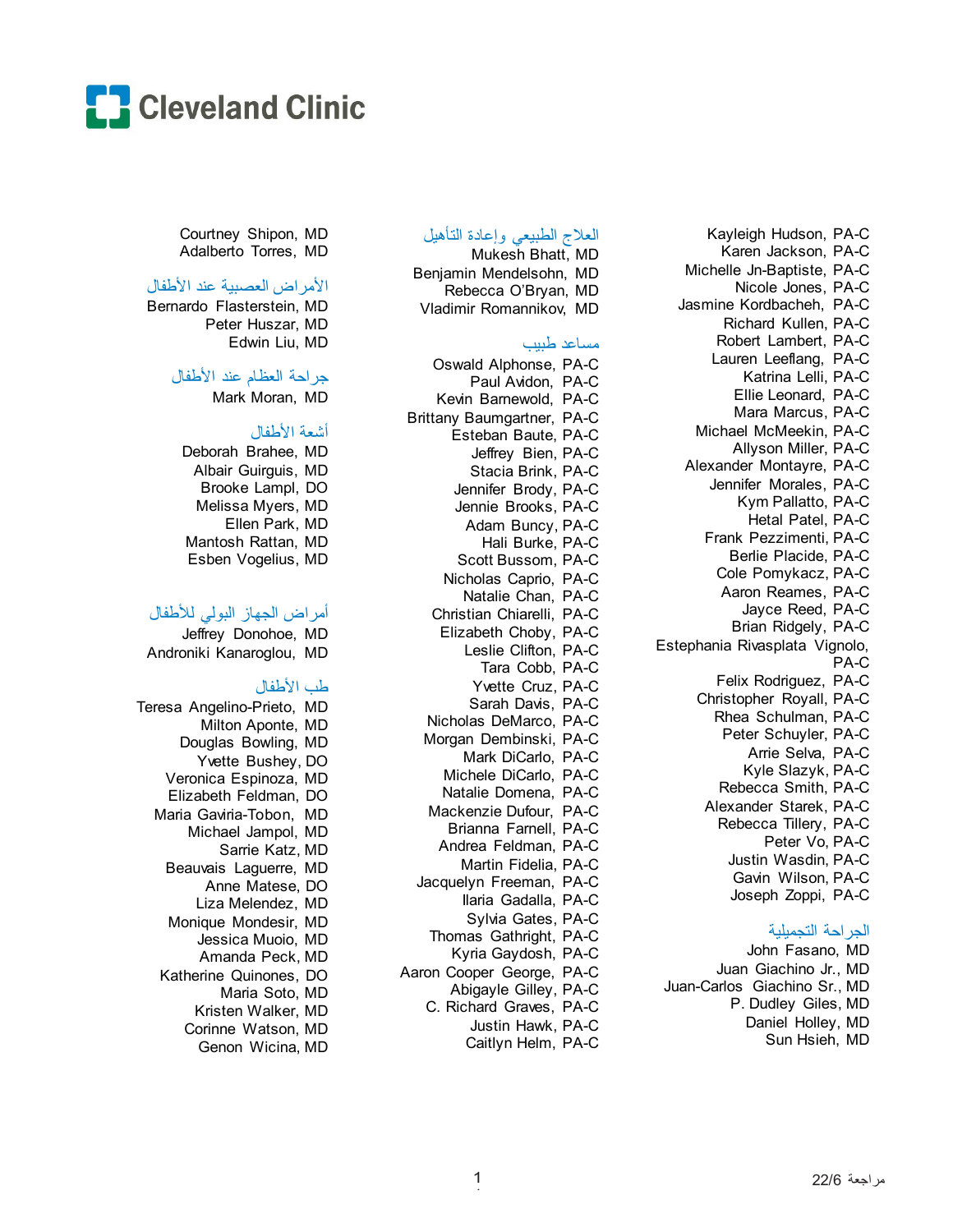

Edward Savage, MD

#### طب الجھاز البولي

Adam Ball, MD Antonio Beltran, MD Paul Bower, MD Lorenzo Digiorgio, MD Patrick Foley, MD Michael Lustgarten, MD Roy Carrington Mason, DO Adam Mues, MD John Nehme, MD A. Randall Seeger, MD Thomas Suits, MD

#### جراحة الأوعیة الدمویة

Kyle Diamond, MD Robert Garrett, MD Purandath Lall, MD Issa Mirmehdi, MD Pranay Ramdev, MD S. Scott Tapper, MD

# **WESTON**

حالات الفشل القلبي المتقدمة وزراعة القلب Corinne E Bott-Silverman, MD

> جراحة القولون والمستقیم Lester Rosen, MD

طب رعایة الحالات الحرجة Anurag Johri, MD

طب الأسنان Tamir M. Segal, DMD

#### الأشعة التشخیصیة

Blaise W. Baxter, MD Ravishankar Shivashankar, MD

Michael Sweet, MD

#### طب أمراض الرئة والرعایة الحرجة

Amitesh Agarwal, MD Katie Alonso, MD Jose Castaneda, MD Kasem Charnvitayapong, MD Carolina Collazo, MD Robert Dermarkarian, MD Justin Hunsucker, MD Nicholas James, DO Vivek Kaul, MD Toribio Lugo, MD Michael Marsh, MD Juancarlo Martinez Gonzalez, MD Rose Paccione, MD Devang Patel, MD Madhu Sasidhar, MD Sanjiv Tewari, MD

## طب الأورام الإشعاعي

Michael Burke, MD Jorge Castillo, MD Anatoly Nikolaev, MD Kiran Reddy, MD

## اختصاصي تغذیة مسجل

Katherine Harvey, RD Ana Maria Ouellette, RD

## طب الروماتیزم

Hassan Amer, MD Darrell Fiske, MD John Houri, MD J. Paul Mahfood, MD Sukanya Pachaidee, MD Ihsan Yassine, MD

### طب الأعصاب عن بُعد

Robert Myers, DO

### جراحة الصدر والقلب

Brett Beecher, MD Philip Bongiorno, MD Nicolas Brozzi, MD Jose Navia, MD

George Kamel, MD Avron Lipschitz, MD Luis Villar, MD

#### أمراض القدم

Kristin Blanchet, DPM Craig Breslauer, DPM Scott Cohen, DPM David Gubernick, DPM Macalee Harlis, DPM TaNika Harlis, DPM Robert Iannacone, DPM Kristopher Jerry, DPM Andrew Lonabaugh, DPM Scott Parratto, DPM Sohan Patel, DPM Maikhoi Pham, DPM Anthony Romano, DPM William Salcedo, DPM Christina Schilero, DPM Joshua Sebag, DPM Jessica Taub, DPM Joseph Taub, DPM Jay Weingarten, DPM Kimberly Woodard, DPM Sara Zaidi, DPM

### الطب النفسي

Nadejda Alekseeva, MD Mohammed Ansari, DO Hassan Bokhari, MD Lalit Chaube, MD Malik Farooq, MD Ernesto Grenier, MD Vidhyalakshmi Jaishankar, MD Roger Joe, MD Abdul Nadeem, MD Gerardo Olivera, MD Felix Rodriguez-Vilorio, MD Srinivas Yerneni, MD Wojciech Zolcik, MD

## أمراض الرئة

Donald Hoffman, MD Kenneth Holling, MD Perry Lloyd, MD